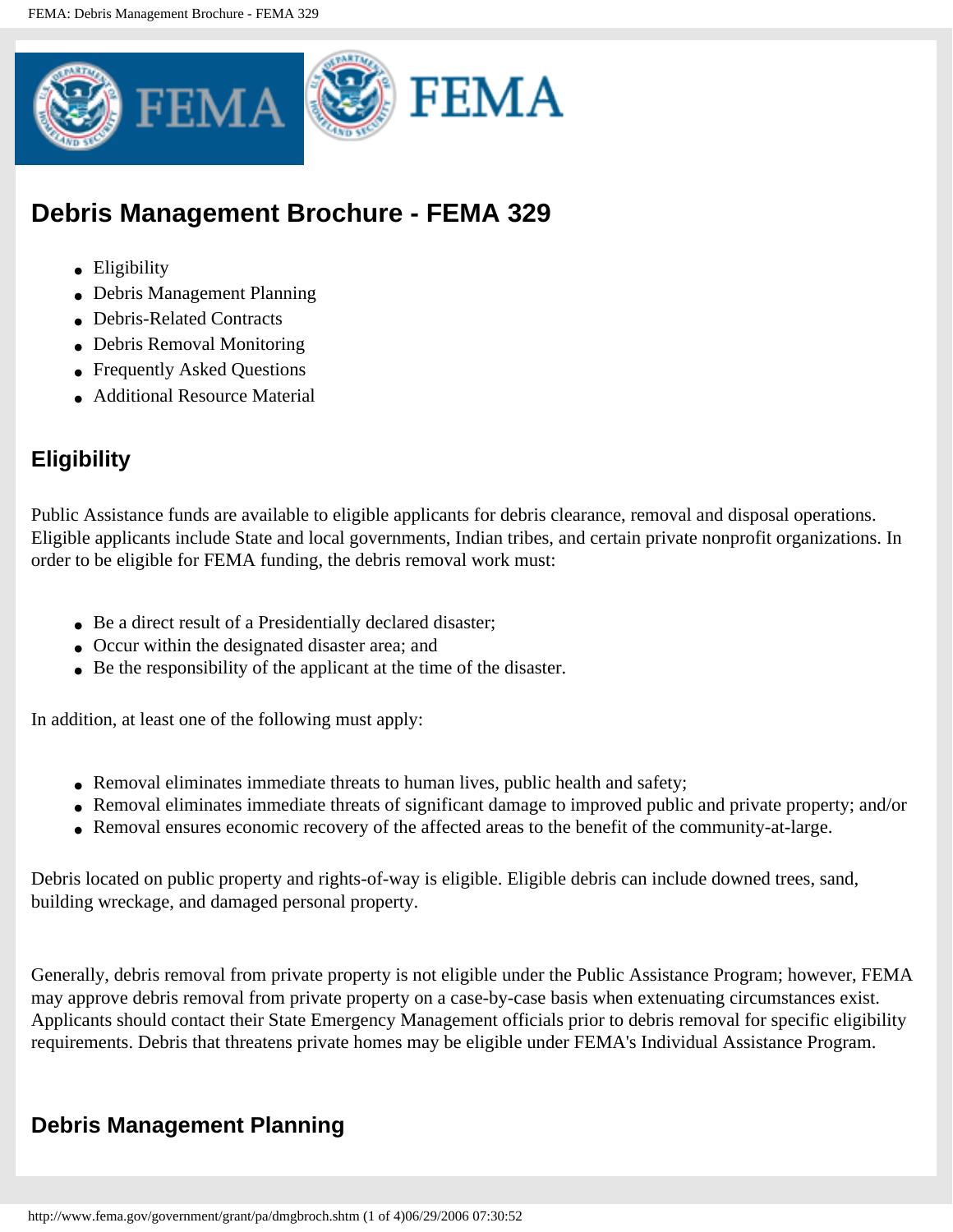A comprehensive debris management plan is a critical element in efficient recovery efforts when a disaster strikes. Debris management planning activities include the following:

- Identify the responsible debris operations managers within your organization.
- Contact your State Emergency Management officials for eligibility and contracting guidance.
- Procure standby debris removal and disposal contracts prior to the disaster. (Costs must be reasonable)
- Identify debris removal monitoring resources and staffing.
- Identify potential types and quantities of debris.
- Identify waste disposal methods (i.e., incineration, chipping, recycling, etc.).
- Identify and prepare debris storage and reduction sites:
	- ❍ Consider the proximity and affect on residential areas, educational facilities, and environmental features.
	- ❍ Collect baseline data. Video/photograph site. Take soil and ground water samples. Investigate potential historic or archaeological issues.
	- ❍ Determine site layout for storage, burning, grinding and other operations.
	- ❍ Provide buffer zones between areas within the site.
	- ❍ Provide ingress and egress to the site such that trucks do not delay normal traffic.
	- ❍ Construct inspection towers at ingress and egress locations.
	- ❍ Establish an environmental remediation and site restoration plan.
- Obtain appropriate Federal, State and local permits.
- Implement a regular public information campaign that instructs the general public on guidelines for dealing with debris.
- Ensure that costs are thoroughly documented ?and records are retained appropriately.

# <span id="page-1-0"></span>**Debris-Related Contracts**

Applicants may use their own forces or contract for debris removal and disposal work. When utilizing contractors, applicants should follow proper contracting procedures to ensure maximum reimbursement for eligible work.

The following important points should be considered during the acquisition and oversight of debris removal and disposal contracts:

- All contracts should have a well-defined scope of work, specified costs, basis of payment, and performance schedule.
- Contracts must be competitively bid.
- Long-term contracts should be written on a unit price basis.
- Complete and accurate records of contractor activities should be kept by the applicant and are essential for receipt of federal funds.
- Contractor activities must be monitored by trained and knowledgeable applicant representatives.
- Time and materials (T&M) contracts are only allowed for the first 70 hours of response. After that point, the contracts must be competitively re-bid on a unit price basis.
- Unit price contracts are based on weights or volume of debris hauled and should be used when the scope of work is not well defined.
- Lump sum contracts are allowed but should be used only when the scope of work is clearly defined. An example of clearly defined work would be removal and disposal of an existing wood chip pile at a processing site.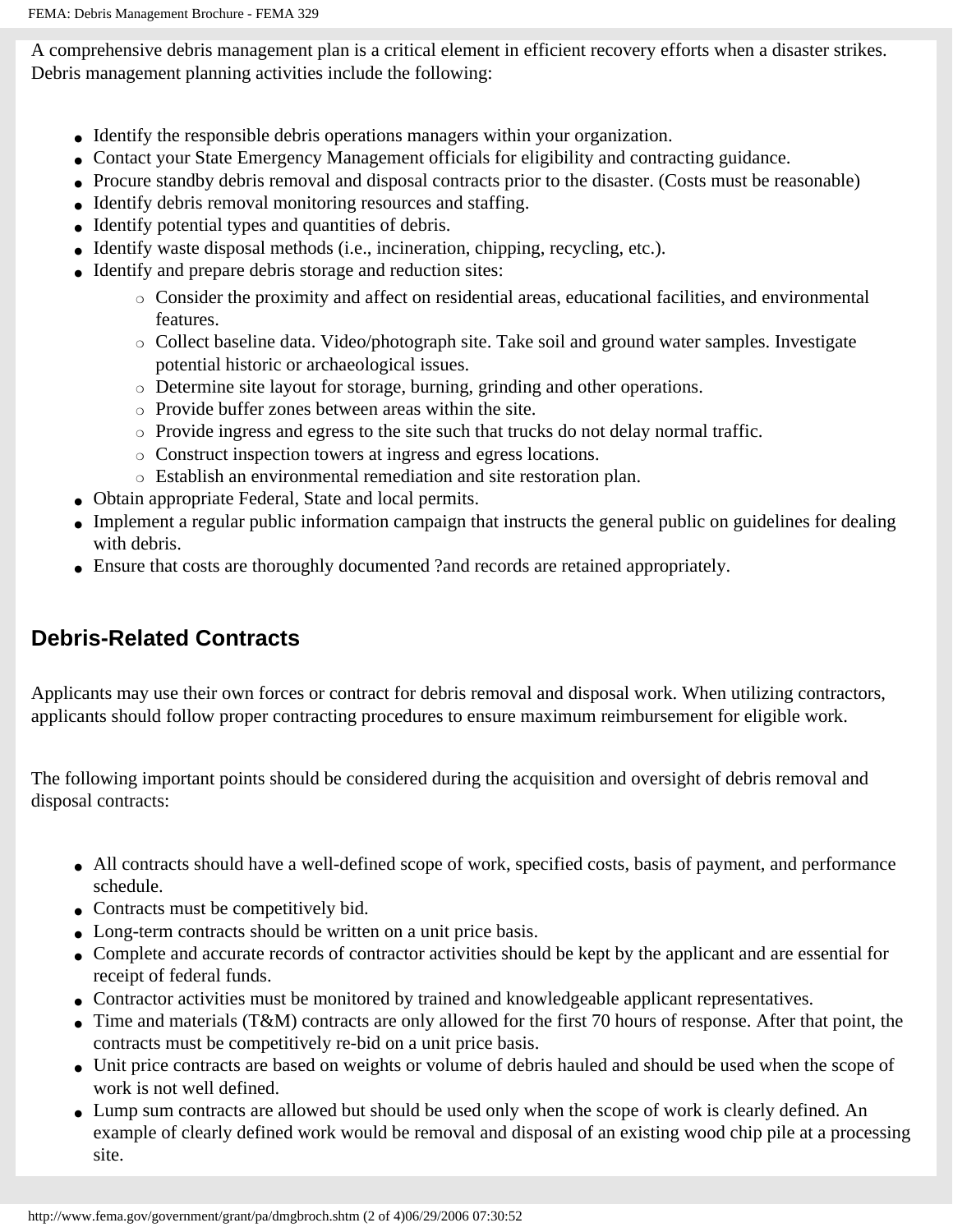- Cost plus percentage of cost contracts are not allowed.
- FEMA does not certify or approve contracts or contractors.

#### <span id="page-2-0"></span>**Debris Removal Monitoring**

Monitoring of debris removal and disposal contractor activities is a critical component in successful debris operations and in the justification and documentation of any application for FEMA Public Assistance funding. A successful debris monitoring plan will include the following activities:

- The applicant should deploy trained debris monitors to observe and document contractor activities. At a minimum, these monitors should be stationed at all pick-up and disposal sites.
	- ❍ Applicants may use their own full-time workforce or hire temporary workers as monitors;
	- ❍ Applicants may contract with local firms to provide debris monitoring services;
	- ❍ Applicants may request FEMA/State staff assistance for debris monitoring activities.
- For unit price contracts, applicants should use load tickets to document weights and volumes of contractor vehicles. These load tickets should be treated as accounting forms and represent critical documentation when applying for FEMA funds.
	- ❍ When unit price payments are based on weight, provisions should be made for weighing trucks at the disposal site. Periodically confirm empty weight of trucks.
	- ❍ When unit price payments are based on volume, monitors should verify truck capacities and inspect trucks for proper loading and compaction.
- For T&M contracts, applicants should document equipment and manpower time and ensure efficiency in usage. There is no reimbursement by FEMA for "down time" of equipment or manpower.
- Monitors should be on the look out for inappropriate contractor activities including: improper loading of trucks; picking up ineligible debris; posting trucks with inaccurate load capacities; etc.

#### <span id="page-2-1"></span>**Frequently Asked Questions**

**Q:** How does my community get FEMA funding for debris removal?

**A:** Local governments and other eligible applicants should contact their State's Emergency Management officials to discuss obtaining, completing and submitting a Request for Public Assistance form. Upon receipt of this request form from the State, FEMA will assign a Public Assistance Coordinator (PAC) to work with each applicant.

**Q:** Are there specialists that can help my community manage its debris issues?

**A:** Yes. FEMA has debris specialists that can be mobilized to a declared disaster location to assist applicants with debris management. Contact your State or Tribal Emergency Management Office for assistance.

**Q:** What kind of debris training is available?

**A:** FEMA offers an Emergency Management Institute (EMI) Independent Study course, IS 632- Introduction to Debris Operations, which is a CD-ROM computer based training course. Applicants can enroll at [www.training.fema.](http://www.training.fema.gov/EMIWeb/enroll.htm) [gov/EMIWeb/enroll.htm](http://www.training.fema.gov/EMIWeb/enroll.htm) or by calling the Independent Study office at 301- 447-1200. FEMA also provides classroom instruction in debris management for State, Tribal and Local officials at EMI in Emmitsburg, MD.